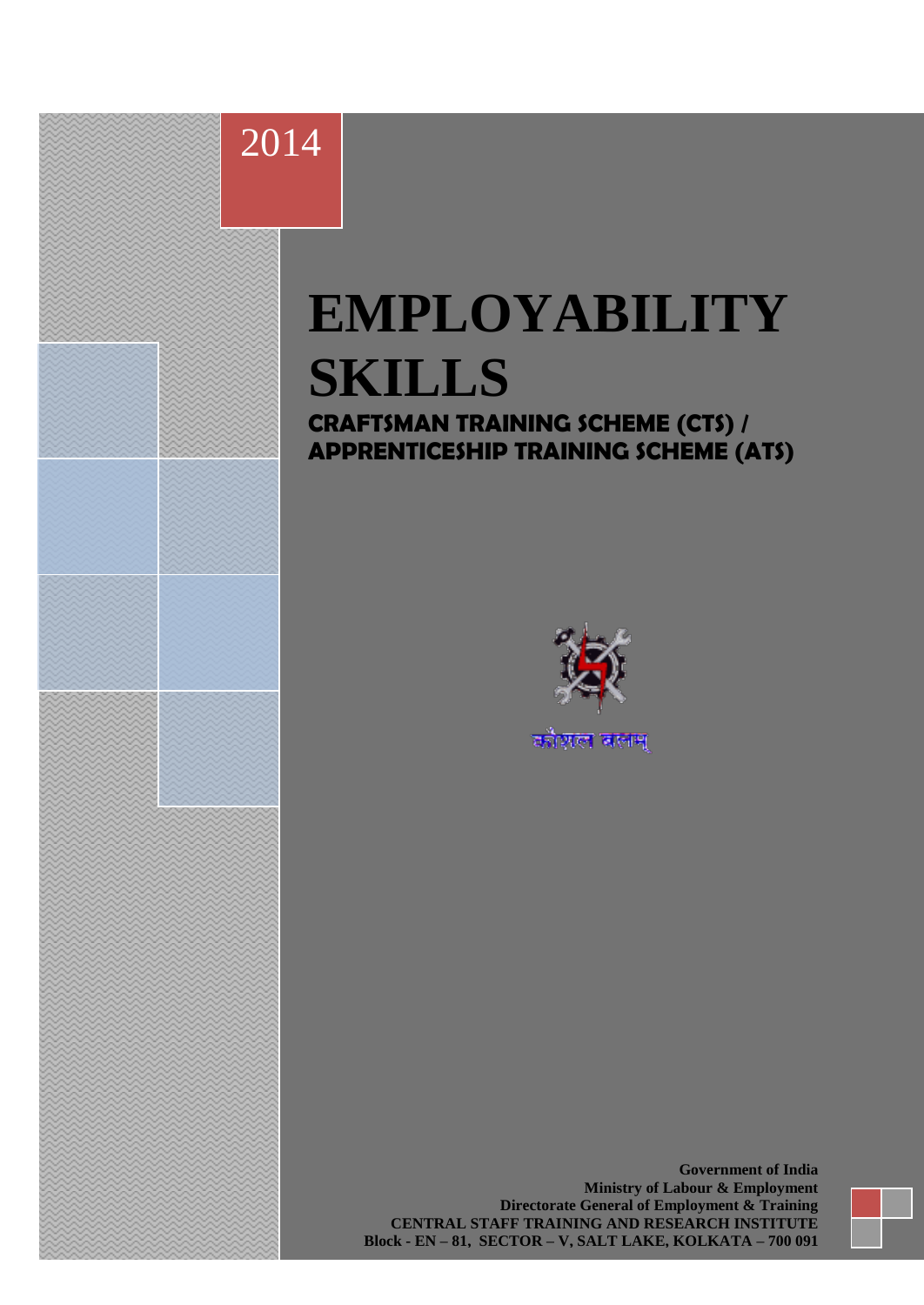Syllabus for

## EMPLOYABILITY SKILLS

Under

## CRAFTSMAN TRAINING SCHEME (CTS) /

### APPRENTICESHIP TRAINING SCHEME (ATS)

Redesigned in

2014

By

**Government of India Ministry of Labour & Employment Directorate General of Employment & Training CENTRAL STAFF TRAINING AND RESEARCH INSTITUTE EN-Block sector –V, Salt Lake Kolkata -700091**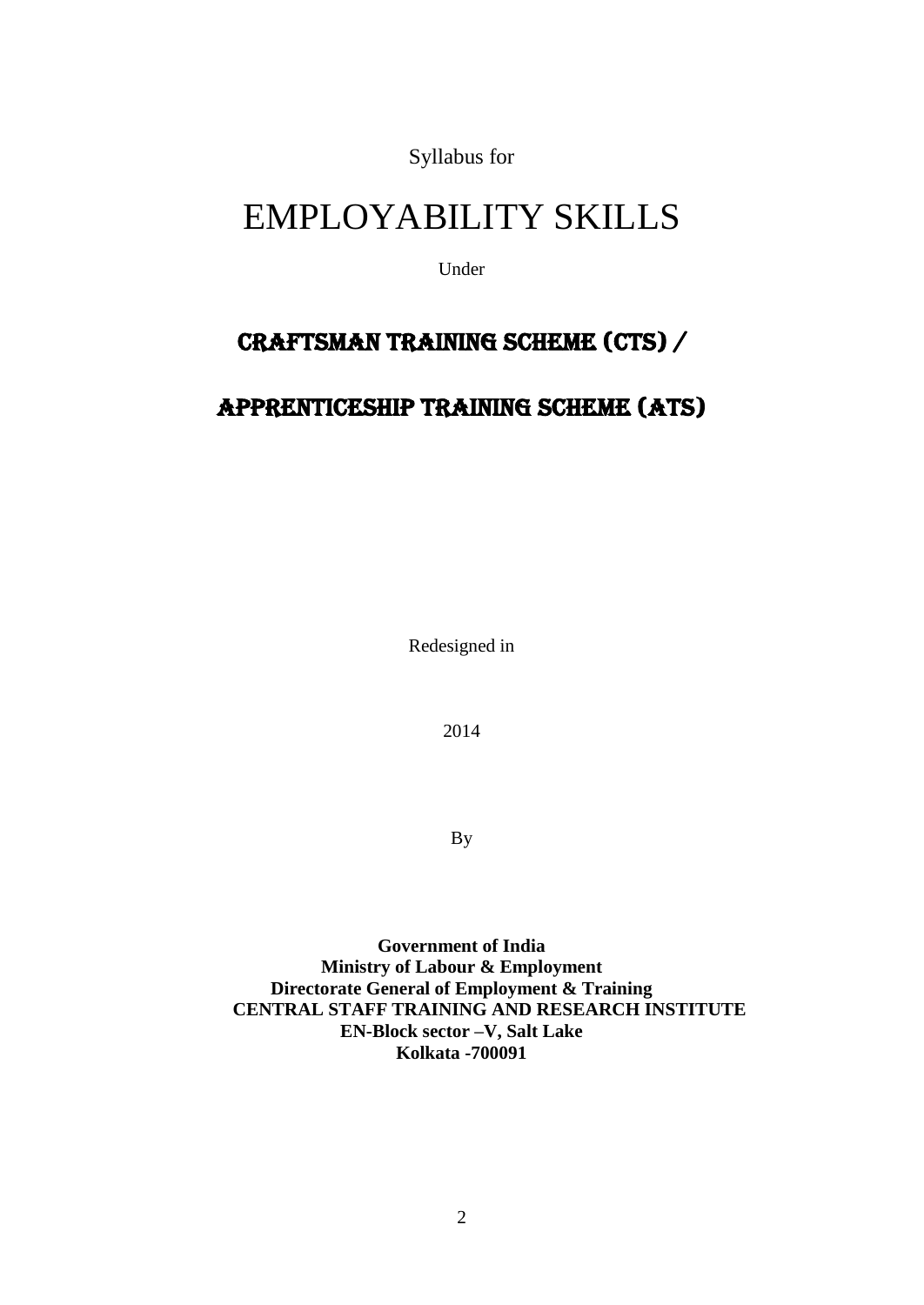#### **CONTENTS**

| SL.           | <b>DESCRIPTION</b>                         | PAGE NO. |
|---------------|--------------------------------------------|----------|
|               |                                            |          |
| A             | Rationale                                  | 4        |
| B             | General Information                        | 5        |
| $\mathcal{C}$ | Allotment of time and marks between topics | 6        |
| D             | Distribution of Topics between semesters   | 7        |
| E             | Details of Syllabus                        | 8        |
| $\mathbf{F}$  | Tools & Equipments                         | 12       |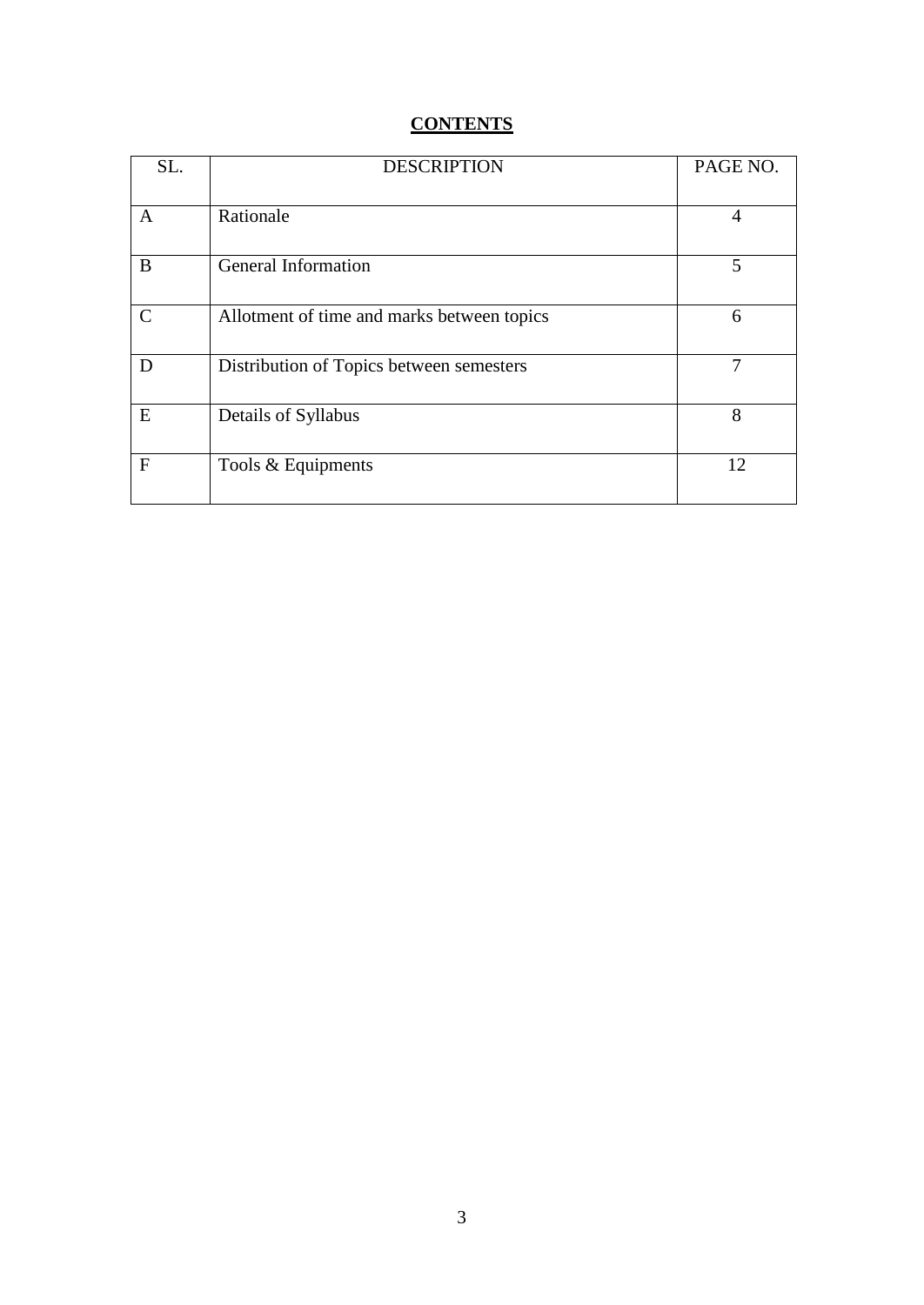#### **A**. **RATIONALE**

Hard skills are a person's skill set and ability to perform a certain type of activity or task. Soft skills are a person's ability to interact effectively with co-workers and customers. Hard skills are mainly applicable at the work place. Soft skills are broadly applicable both at and outside the work place. Soft skills complement the hard skills which are occupational requirement of a job. It also complements many other activities even outside the work place. Presently soft skills are increasingly sought out by employers in addition to standard qualification. There are instances of professions where soft skills proved to be more important, on a long term basis than occupational skills. Soft skills refer to a number of features viz. behavior, personal finance management, communication, etc. those make persons excellent workers and suitable to work in a team. Studies suggest that soft skills are equally important indication of job performance as hard skills.

Recognizing this importance of soft skills the National Council for Vocational Training (NCVT) during its  $38<sup>th</sup>$  Meeting held on  $31<sup>st</sup>$  May, 2011 recommended introduction of subject "Employability Skills" replacing "Social Studies" in ITI curricula. Government of India accepted the above recommendation of the council (NCVT) and introduced the subject "Employability Skills" in ITI curricula in place of "Social Studies" from the August, 2012 session.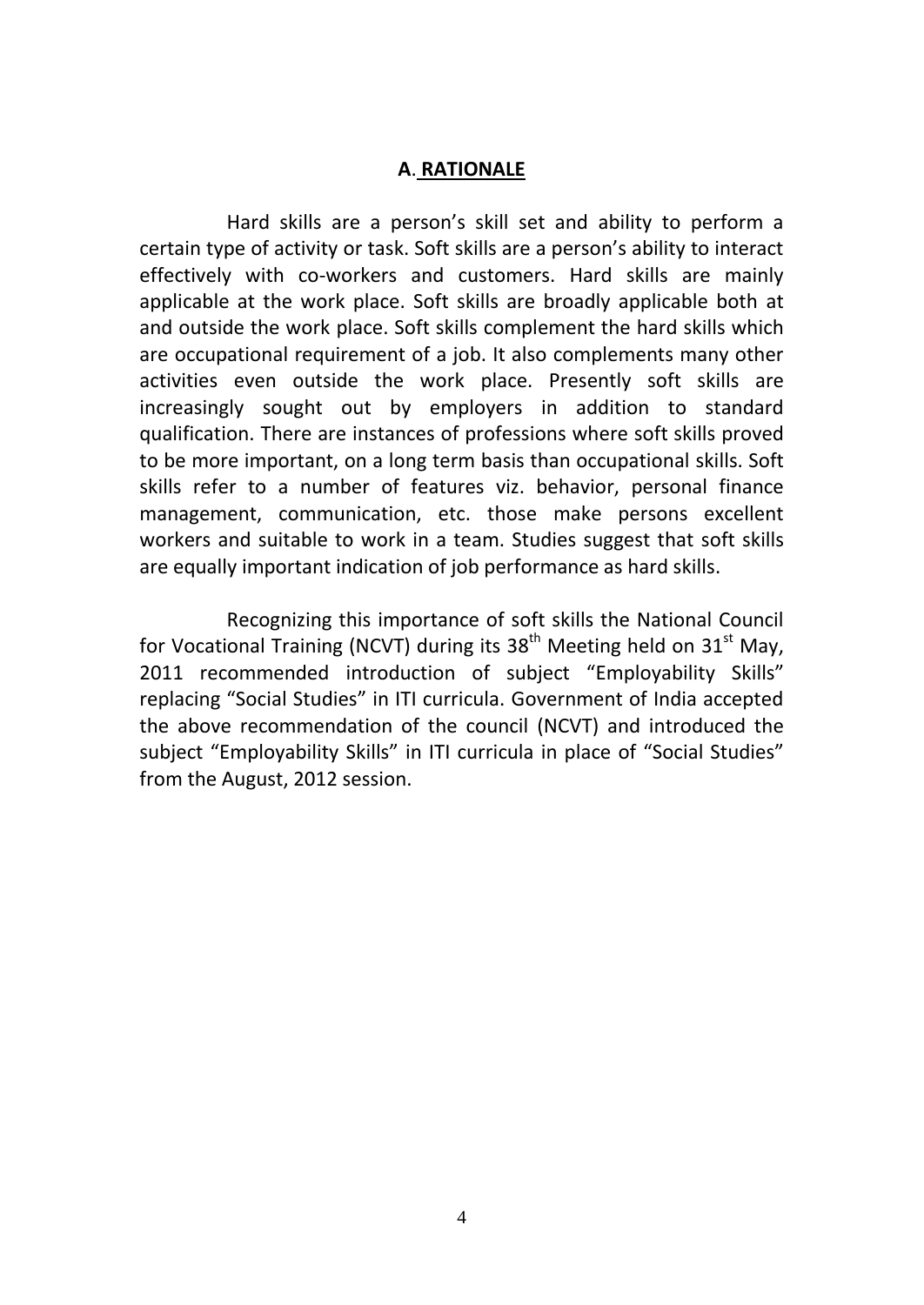#### **B. GENERAL INFORMATION**

#### 1. **Name of the subject**: **EMPLOYABILITY SKILLS**

#### 2. **Applicability**:

- CTS- Mandatory for all trades
- ATS- Mandatory for fresher only
- 3. **Hours of Instruction**: 110 Hrs.
- 4. **Examination**: The examination will be held at the end of semesters
- 5. **Instructor Qualification**:

**MBA OR BBA with two years experience OR Graduate in Sociology/ Social Welfare/ Economics with Two years experience OR Graduate/ Diploma with Two years experience and trained in Employability Skills from DGET institutes**

**AND** 

**Must have studied English/ Communication Skills and Basic Computer at 12th / Diploma level and above**

**OR**

Existing Social Studies Instructors duly trained in Employability Skills from DGET institutes

#### 6. **Instructor**:

- One full time instructor is required for 1000 seats and above
- For seats less than 1000, the instructor may be out sourced/ hired on contract basis.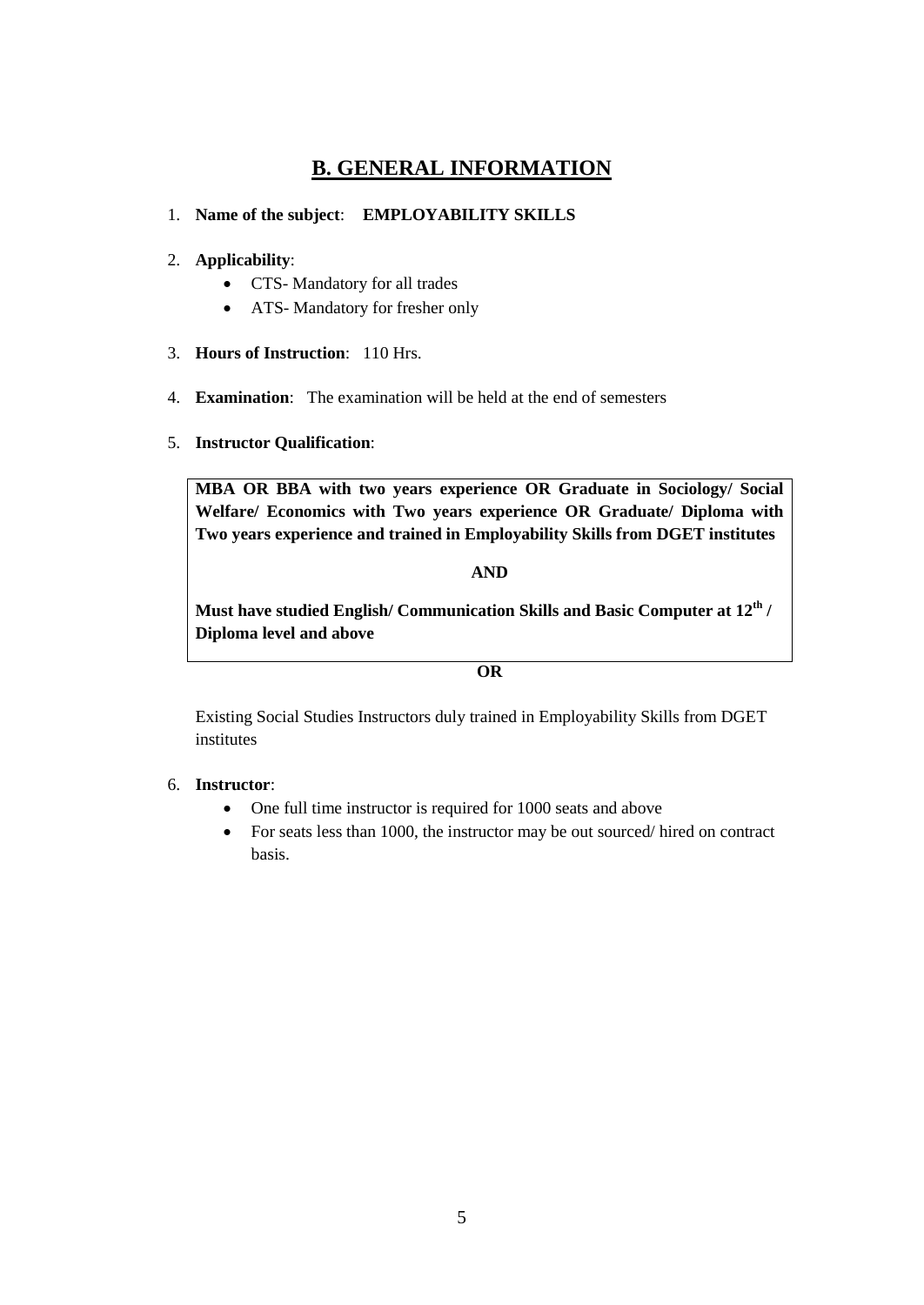## **C. ALLOTMENT OF TIME AND MARKS AMONG THE TOPICS**

| SI.            | <b>Topics</b>                                                                | <b>Allotted Hours</b> | <b>Marks</b>    | To be                     |
|----------------|------------------------------------------------------------------------------|-----------------------|-----------------|---------------------------|
| No.            |                                                                              |                       | <b>Allotted</b> | covered in                |
| 01             | <b>English Literacy</b>                                                      | 20 hrs.               | 9               |                           |
| 02             | <b>I.T.</b> Literacy                                                         | 20 hrs.               | 9               | <b>First</b>              |
| 03             | <b>Communication Skills</b>                                                  | 15 hrs.               | $\overline{7}$  | semester                  |
|                | <b>SUB TOTAL:</b>                                                            | 55                    | 25              |                           |
| 04             | <b>Entrepreneurship</b><br><b>Skills</b>                                     | 15 hrs.               | 6               |                           |
| 0 <sub>5</sub> | <b>Productivity</b>                                                          | <b>10 hrs.</b>        | 5               |                           |
| 06             | Occupational safety,<br>health and<br><b>Environment</b><br><b>Education</b> | 15 hrs.               | 6               | <b>Second</b><br>semester |
| 07             | <b>Labour Welfare</b><br><b>Legislation</b>                                  | 05 hrs.               | 3               |                           |
| 08             | <b>Quality Tools</b>                                                         | 10 hrs.               | 5               |                           |
|                | <b>SUB TOTAL:</b>                                                            | 55                    | 25              |                           |
|                | <b>TOTAL</b>                                                                 | 110 HRS.              | 50              |                           |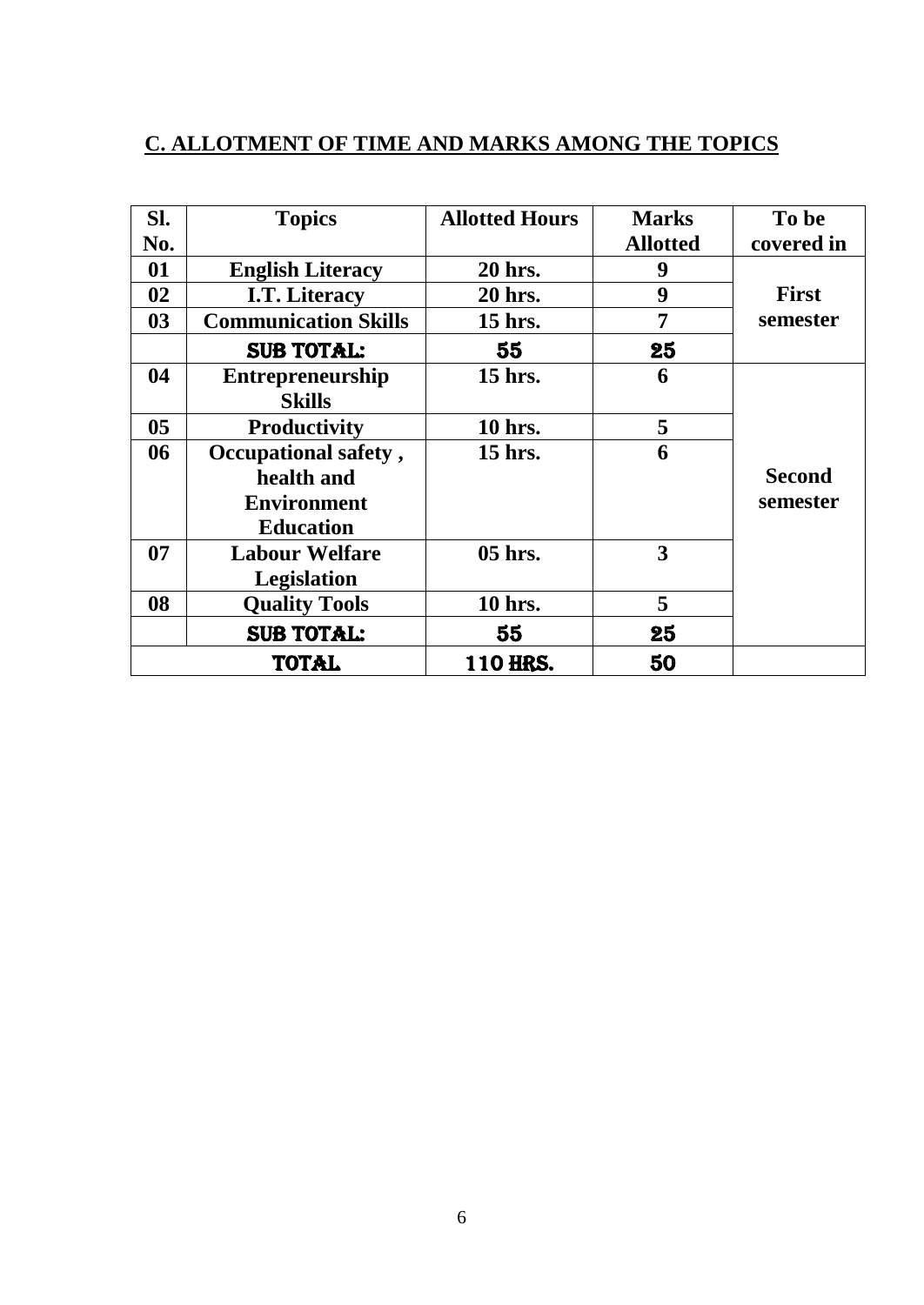## **D. Distribution of Topics between Semesters**

| Course                          | Semester1                                                                    | Semester2                                                                                                                                                                                                                                   |                                                                       |  |  |
|---------------------------------|------------------------------------------------------------------------------|---------------------------------------------------------------------------------------------------------------------------------------------------------------------------------------------------------------------------------------------|-----------------------------------------------------------------------|--|--|
| <b>Duration</b>                 | <b>Topics</b>                                                                | <b>Topics</b>                                                                                                                                                                                                                               | <b>Examination</b>                                                    |  |  |
| 01 Year<br>(Two<br>semesters)   | 1. English Literacy<br>2. I.T. Literacy<br>3. Communication<br><b>Skills</b> | 4.<br><b>Entrepreneurship</b><br><b>Skills</b><br>5.<br>Productivity<br><b>Occupational safety</b> ,<br>6.<br><b>Health</b> and<br><b>Environment</b><br><b>Education</b><br><b>Labour Welfare</b><br>7.<br>Legislation<br>8. Quality Tools | <b>Final examination</b><br>the<br>end<br>of<br>at<br>second semester |  |  |
| 02 Years<br>(Four<br>Semesters) | 1. English Literacy<br>2. I.T. Literacy<br>3. Communication<br><b>Skills</b> | 4.<br><b>Entrepreneurship</b><br><b>Skills</b><br>5.<br>Productivity<br><b>Occupational safety</b> ,<br>6.<br><b>Health and</b><br><b>Environment</b><br><b>Education</b><br><b>Labour Welfare</b><br>7.<br>Legislation<br>8. Quality Tools | <b>Final examination</b><br>at the end of<br>second semester          |  |  |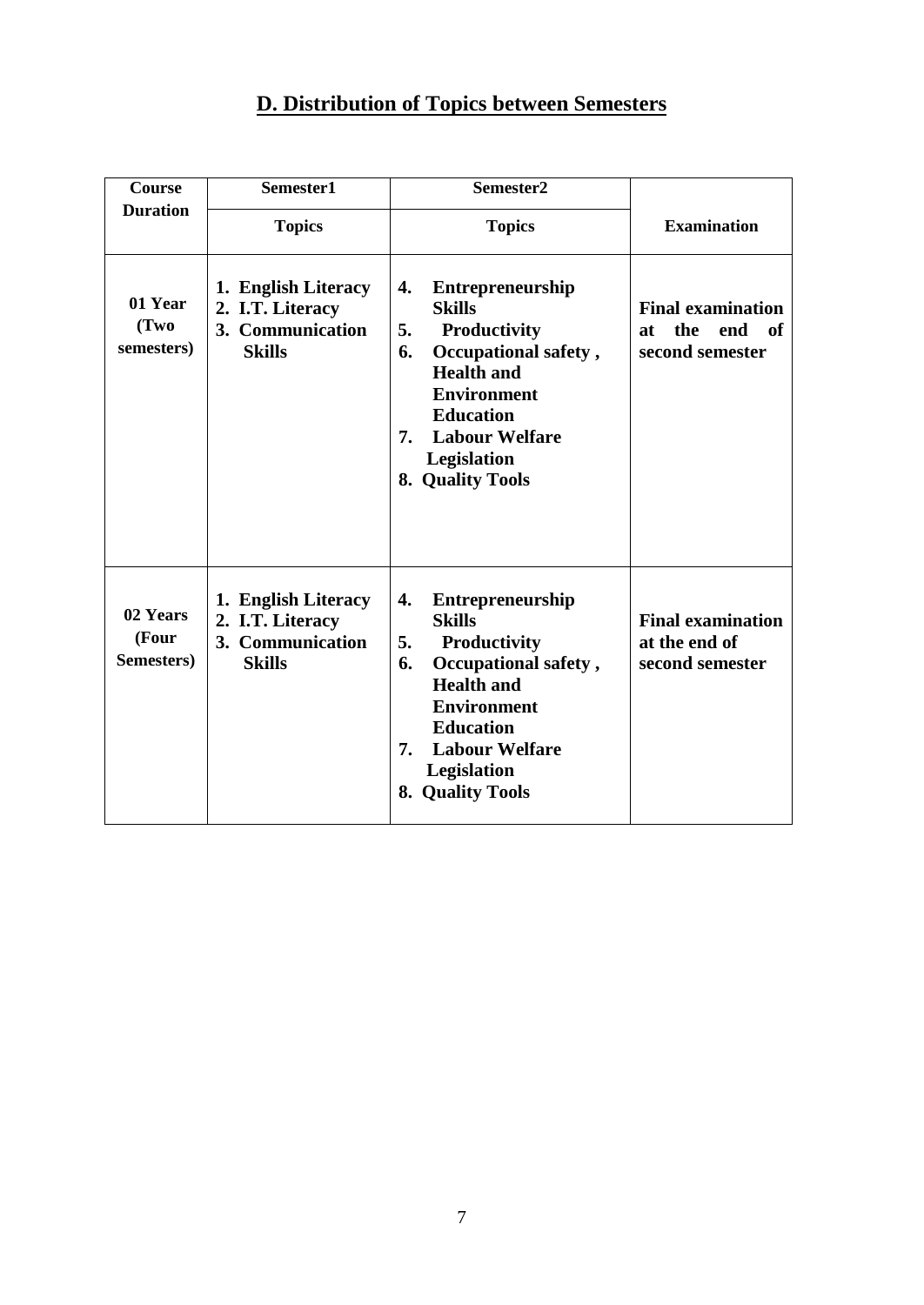## **E. Detail of Syllabus**

| 1. English Literacy                  |                                                                   |                           |  |  |  |  |  |
|--------------------------------------|-------------------------------------------------------------------|---------------------------|--|--|--|--|--|
| <b>Hours of Instruction: 20 Hrs.</b> |                                                                   | <b>Marks Allotted: 09</b> |  |  |  |  |  |
|                                      |                                                                   |                           |  |  |  |  |  |
| <b>Pronunciation</b>                 | Accentuation (mode of pronunciation) on simple words,             |                           |  |  |  |  |  |
|                                      | Diction (use of word and speech)                                  |                           |  |  |  |  |  |
| <b>Functional Grammar</b>            | Transformation of sentences, Voice change, Change of tense,       |                           |  |  |  |  |  |
|                                      | Spellings.                                                        |                           |  |  |  |  |  |
| <b>Reading</b>                       | Reading and understanding simple sentences about self, work       |                           |  |  |  |  |  |
|                                      | and environment                                                   |                           |  |  |  |  |  |
| Writing                              | Construction of simple sentences                                  |                           |  |  |  |  |  |
|                                      | Writing simple English                                            |                           |  |  |  |  |  |
| <b>Speaking / Spoken</b>             | Speaking with preparation on self, on family, on friends/         |                           |  |  |  |  |  |
| <b>English</b>                       | classmates, on know, picture reading gain confidence through      |                           |  |  |  |  |  |
|                                      | role-playing and discussions on current happening job             |                           |  |  |  |  |  |
|                                      | description, asking about someone's job habitual actions.         |                           |  |  |  |  |  |
|                                      | Cardinal (fundamental) numbers ordinal numbers. Taking            |                           |  |  |  |  |  |
|                                      | messages, passing messages on and filling in message forms        |                           |  |  |  |  |  |
|                                      | Greeting and introductions office hospitality, Resumes or         |                           |  |  |  |  |  |
|                                      | curriculum vita essential parts, letters of application reference |                           |  |  |  |  |  |
|                                      | to previous communication.                                        |                           |  |  |  |  |  |

| 2. I.T. Literacy                     |                                                                |  |  |  |  |
|--------------------------------------|----------------------------------------------------------------|--|--|--|--|
| <b>Hours of Instruction: 20 Hrs.</b> | <b>Marks Allotted: 09</b>                                      |  |  |  |  |
|                                      |                                                                |  |  |  |  |
| <b>Basics of Computer</b>            | Introduction, Computer and its applications, Hardware and      |  |  |  |  |
|                                      | peripherals, Switching on-Starting and shutting down of        |  |  |  |  |
|                                      | computer.                                                      |  |  |  |  |
| <b>Computer Operating</b>            | Basics of Operating System, WINDOWS, The user interface        |  |  |  |  |
| <b>System</b>                        | of Windows OS, Create, Copy, Move and delete Files and         |  |  |  |  |
|                                      | Folders, Use of External memory like pen drive, CD, DVD        |  |  |  |  |
|                                      | etc, Use of Common applications.                               |  |  |  |  |
|                                      | Basic operating of Word Processing, Creating, opening and      |  |  |  |  |
|                                      | closing Documents, use of shortcuts, Creating and Editing of   |  |  |  |  |
| Word processing and                  | Text, Formatting the Text, Insertion & creation of Tables.     |  |  |  |  |
| Worksheet                            | Printing document.                                             |  |  |  |  |
|                                      | Basics of Excel worksheet, understanding basic commands,       |  |  |  |  |
|                                      | creating simple worksheets, understanding sample worksheets,   |  |  |  |  |
|                                      | use of simple formulas and functions, Printing of simple excel |  |  |  |  |
|                                      | sheets                                                         |  |  |  |  |
|                                      | Basic of computer Networks (using real life examples),         |  |  |  |  |
|                                      | Definitions of Local Area Network (LAN), Wide Area             |  |  |  |  |
| Computer                             | Network (WAN), Internet, Concept of Internet (Network of       |  |  |  |  |
| <b>Networking and</b>                | Networks),                                                     |  |  |  |  |
| <b>INTERNET</b>                      | Meaning of World Wide Web (WWW), Web Browser, Web              |  |  |  |  |
|                                      | Site, Web page and Search Engines. Accessing the Internet      |  |  |  |  |
|                                      | using Web Browser, Downloading and Printing Web Pages,         |  |  |  |  |
|                                      | Opening an email account and use of email. Social media sites  |  |  |  |  |
|                                      | and its implication.                                           |  |  |  |  |
|                                      | Information Security and antivirus tools, Do's and Don'ts in   |  |  |  |  |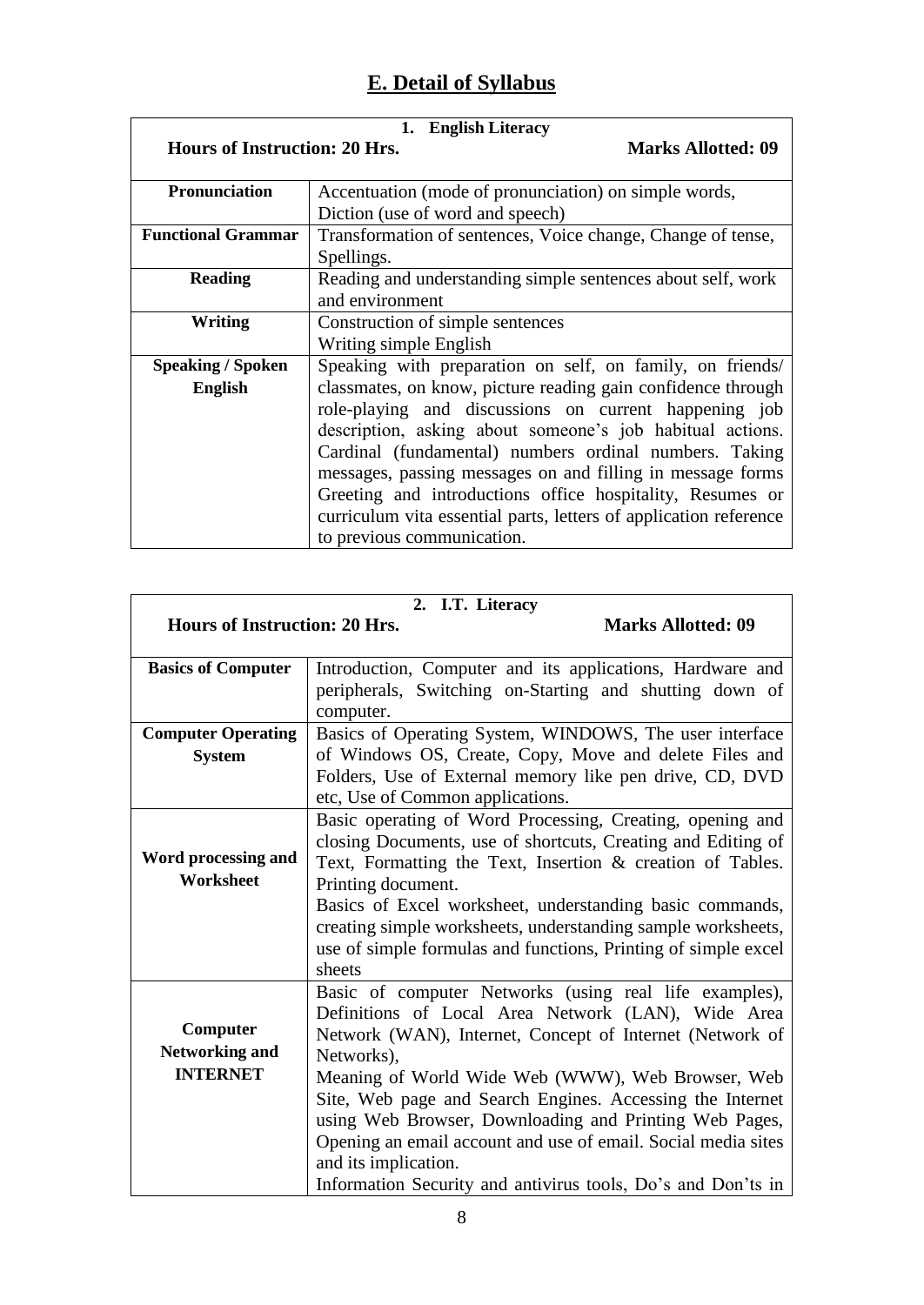| Information Security, Awareness of $IT - ACT$ , types of cyber |
|----------------------------------------------------------------|
| crimes.                                                        |

| <b>3. Communication Skills</b>      |                                                       |  |  |  |  |
|-------------------------------------|-------------------------------------------------------|--|--|--|--|
| <b>Hour of Instruction: 15 Hrs.</b> | <b>Marks Allotted: 07</b>                             |  |  |  |  |
| Topic                               | Contents                                              |  |  |  |  |
|                                     | Communication and its importance                      |  |  |  |  |
|                                     | Principles of Effective communication                 |  |  |  |  |
|                                     | Types of communication - verbal, non verbal,          |  |  |  |  |
|                                     | written, email, talking on phone.                     |  |  |  |  |
| <b>Introduction to</b>              | Non verbal communication -characteristics,            |  |  |  |  |
| <b>Communication Skills</b>         | components-Para-language                              |  |  |  |  |
|                                     | Body - language                                       |  |  |  |  |
|                                     | Barriers to communication and dealing with            |  |  |  |  |
|                                     | barriers.                                             |  |  |  |  |
|                                     | Handling nervousness/discomfort.                      |  |  |  |  |
|                                     |                                                       |  |  |  |  |
|                                     | Listening-hearing and listening, effective listening, |  |  |  |  |
|                                     | barriers to<br>effective listening guidelines<br>for  |  |  |  |  |
| <b>Listening Skills</b>             | effective listening.                                  |  |  |  |  |
|                                     | Triple- A Listening - Attitude, Attention &           |  |  |  |  |
|                                     | Adjustment.                                           |  |  |  |  |
|                                     | Active Listening Skills.                              |  |  |  |  |
|                                     |                                                       |  |  |  |  |
|                                     | <b>Characteristics Essential to Achieving Success</b> |  |  |  |  |
|                                     | The Power of Positive Attitude                        |  |  |  |  |
|                                     | Self awareness                                        |  |  |  |  |
|                                     | <b>Importance of Commitment</b>                       |  |  |  |  |
| <b>Motivational Training</b>        | <b>Ethics and Values</b>                              |  |  |  |  |
|                                     | Ways to Motivate Oneself                              |  |  |  |  |
|                                     | Personal Goal setting and Employability Planning.     |  |  |  |  |
|                                     |                                                       |  |  |  |  |
|                                     | Manners, Etiquettes, Dress code for an interview      |  |  |  |  |
| <b>Facing Interviews</b>            | Do's & Don'ts for an interview                        |  |  |  |  |
|                                     |                                                       |  |  |  |  |
|                                     | Problem Solving                                       |  |  |  |  |
| <b>Behavioral Skills</b>            | <b>Confidence Building</b>                            |  |  |  |  |
|                                     | Attitude                                              |  |  |  |  |

| 4. Entrepreneurship Skills      |                                                                                                          |  |  |  |  |  |  |
|---------------------------------|----------------------------------------------------------------------------------------------------------|--|--|--|--|--|--|
| Hour of Instruction: 15 Hrs.    | <b>Marks Allotted: 06</b>                                                                                |  |  |  |  |  |  |
| <b>Concept of Entreneurship</b> | Enterpreneur – Entrepreneurship – Enterprises:-<br>Conceptual issue                                      |  |  |  |  |  |  |
|                                 | Entrepreneurship vs. management, Entrepreneurial<br>motivation. Performance & Record, Role & Function of |  |  |  |  |  |  |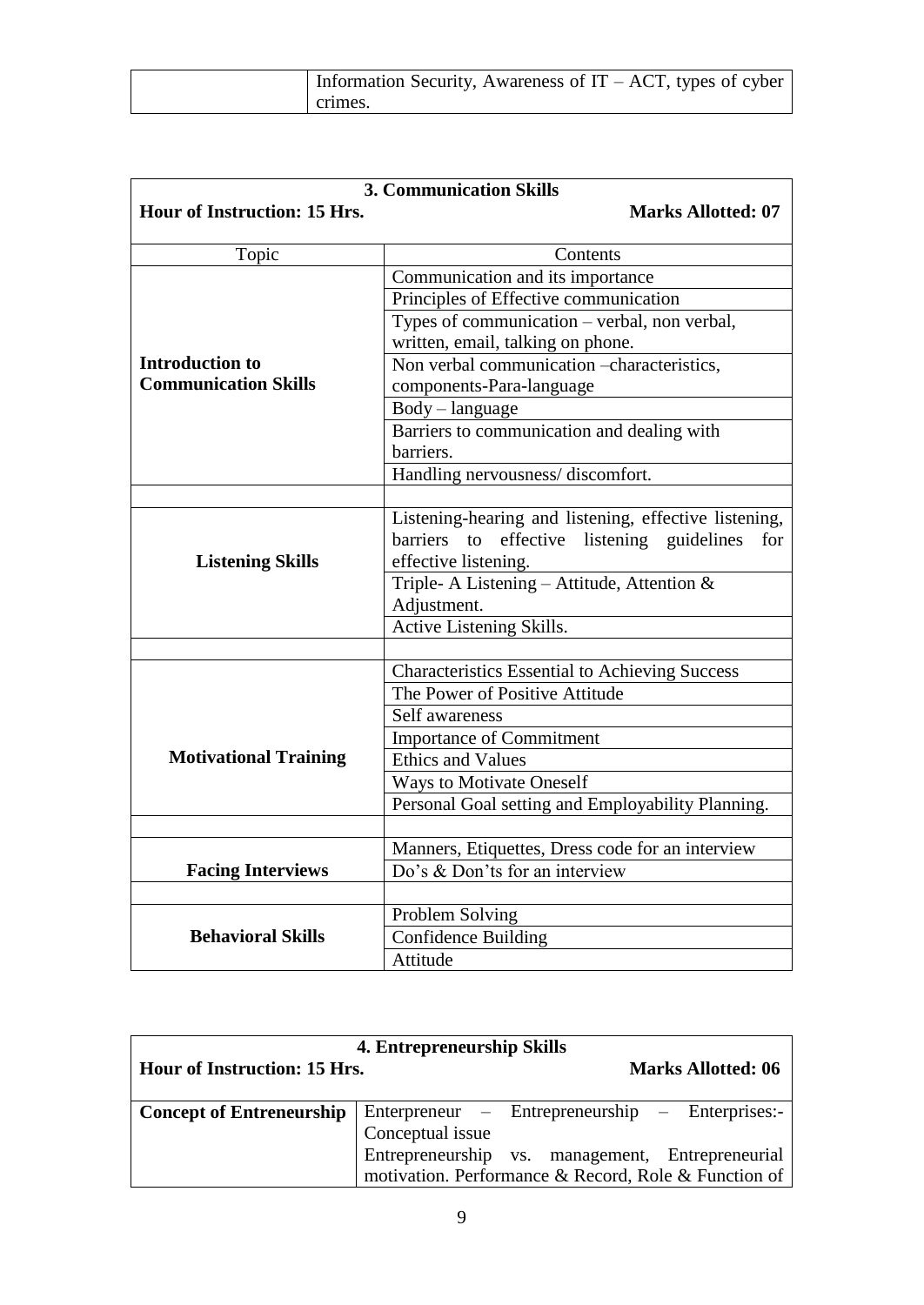|                                  | entrepreneurs in relation to the enterprise $\&$ relation to |  |  |  |  |  |
|----------------------------------|--------------------------------------------------------------|--|--|--|--|--|
|                                  | the economy, Source of business ideas, Entrepreneurial       |  |  |  |  |  |
|                                  | opportunities, The process of setting up a business.         |  |  |  |  |  |
| <b>Project Preparation &amp;</b> | Qualities of a good Entrepreneur, SWOT and Risk              |  |  |  |  |  |
| <b>Marketing analysis</b>        | Analysis. Concept & application of PLC, Sales &              |  |  |  |  |  |
|                                  | distribution Management. Different Between Small             |  |  |  |  |  |
|                                  | Scale & Large Scale Business, Market Survey, Method          |  |  |  |  |  |
|                                  | of marketing, Publicity and advertisement, Marketing         |  |  |  |  |  |
|                                  | Mix.                                                         |  |  |  |  |  |
| <b>Institutions Support</b>      | Preparation of Project. Role of Various Schemes and          |  |  |  |  |  |
|                                  | Institutes for self-employment i.e. DIC, SIDA, SISI,         |  |  |  |  |  |
|                                  | NSIC, SIDO, Idea for financing/non financing support         |  |  |  |  |  |
|                                  | agencies to familiarizes with the Policies /Programmes       |  |  |  |  |  |
|                                  | $\&$ procedure $\&$ the available scheme.                    |  |  |  |  |  |
| <b>Investment Procurement</b>    | Project formation, Feasibility, Legal formalities i.e.,      |  |  |  |  |  |
|                                  | Shop Act, Estimation & Costing, Investment procedure         |  |  |  |  |  |
|                                  | - Loan procurement - Banking Processes.                      |  |  |  |  |  |

| 5. Productivity                                               |                                                           |  |  |  |  |  |  |
|---------------------------------------------------------------|-----------------------------------------------------------|--|--|--|--|--|--|
| <b>Hour of Instruction: 10 Hrs.</b>                           | Marks Allotted: 05                                        |  |  |  |  |  |  |
| Definition, Necessity, Meaning of GDP.<br><b>Productivity</b> |                                                           |  |  |  |  |  |  |
| <b>Benefits</b>                                               | Personal / Workman – Incentive, Production linked Bonus,  |  |  |  |  |  |  |
|                                                               | Improvement in living standard.                           |  |  |  |  |  |  |
|                                                               | Industry                                                  |  |  |  |  |  |  |
|                                                               | Nation.                                                   |  |  |  |  |  |  |
| <b>Affecting Factors</b>                                      | Skills, Working Aids, Automation, Environment, Motivation |  |  |  |  |  |  |
|                                                               | How improves or slows down.                               |  |  |  |  |  |  |
| <b>Comparison with</b>                                        | Comparative productivity in developed countries<br>(viz.  |  |  |  |  |  |  |
| developed countries                                           | Germany, Japan and Australia) in selected industries e.g. |  |  |  |  |  |  |
|                                                               | Manufacturing, Steel, Mining, Construction etc.           |  |  |  |  |  |  |
|                                                               | Living standards of those countries, wages.               |  |  |  |  |  |  |
| <b>Personal Finance</b>                                       | Banking processes, Handling ATM, KYC registration, safe   |  |  |  |  |  |  |
| <b>Management</b>                                             | cash handling, Personal risk and Insurance.               |  |  |  |  |  |  |

| 7.<br><b>Occupational Safety, Health and Environment Education</b> |                                                             |  |  |  |  |  |
|--------------------------------------------------------------------|-------------------------------------------------------------|--|--|--|--|--|
| <b>Hour of Instruction: 15 Hrs.</b>                                | <b>Marks Allotted: 06</b>                                   |  |  |  |  |  |
| <b>Safety &amp; Health</b>                                         | Introduction to Occupational Safety and Health importance   |  |  |  |  |  |
|                                                                    | of safety and health at workplace.                          |  |  |  |  |  |
| Occupational                                                       | Basic Hazards, Chemical Hazards, Vibroacoustic Hazards,     |  |  |  |  |  |
| <b>Hazards</b>                                                     | Mechanical Hazards, Electrical Hazards, Thermal Hazards.    |  |  |  |  |  |
|                                                                    | Occupational health, Occupational hygienic, Occupational    |  |  |  |  |  |
|                                                                    | Diseases/Disorders $\&$ its prevention.                     |  |  |  |  |  |
| <b>Accident &amp; safety</b>                                       | Basic principles for protective equipment.                  |  |  |  |  |  |
|                                                                    | Accident Prevention techniques – control of accidents and   |  |  |  |  |  |
|                                                                    | safety measures.                                            |  |  |  |  |  |
| <b>First Aid</b>                                                   | Care of injured $\&$ Sick at the workplaces, First-Aid $\&$ |  |  |  |  |  |
| Transportation of sick person                                      |                                                             |  |  |  |  |  |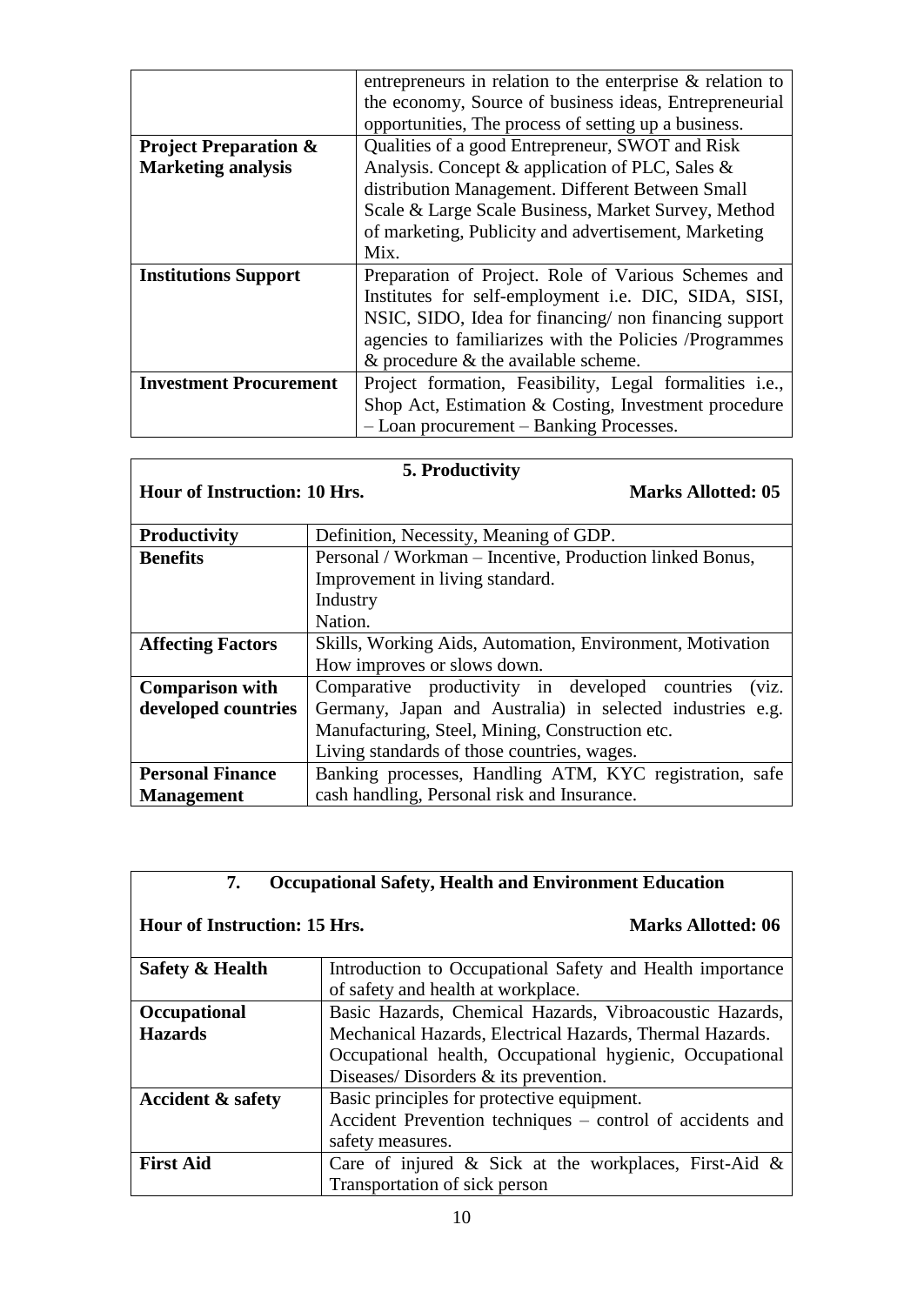| <b>Basic Provisions</b> |                       |  |  | I Idea of basic provision of safety, health, welfare under |  |  |  |
|-------------------------|-----------------------|--|--|------------------------------------------------------------|--|--|--|
|                         | legislation of India. |  |  |                                                            |  |  |  |

|                            | Introduction to Environment. Relationship between Society     |  |  |
|----------------------------|---------------------------------------------------------------|--|--|
| <b>Ecosystem</b>           | and Environment, Ecosystem and Factors<br>causing             |  |  |
|                            | imbalance.                                                    |  |  |
| <b>Pollution</b>           | Pollution and pollutants including liquid, gaseous, solid and |  |  |
|                            | hazardous waste.                                              |  |  |
| <b>Energy Conservation</b> | Conservation of Energy, re-use and recycle.                   |  |  |
| <b>Global warming</b>      | Global warming, climate change and Ozone<br>layer             |  |  |
|                            | depletion.                                                    |  |  |
| <b>Ground Water</b>        | Hydrological cycle,<br>surface<br>ground and<br>water,        |  |  |
|                            | Conservation and Harvesting of water                          |  |  |
| <b>Environment</b>         | Right attitude towards environment, Maintenance of in $-$     |  |  |
|                            | house environment                                             |  |  |

| <b>7. Labour Welfare Legislation</b> |                                                                                                                  |                           |  |  |
|--------------------------------------|------------------------------------------------------------------------------------------------------------------|---------------------------|--|--|
| <b>Hour of Instruction: 05 Hrs.</b>  |                                                                                                                  | <b>Marks Allotted: 03</b> |  |  |
|                                      |                                                                                                                  |                           |  |  |
| <b>Welfare Acts</b>                  | Benefits guaranteed under various acts- Factories Act,                                                           |                           |  |  |
|                                      | Apprenticeship Act, Employees State Insurance Act (ESI),<br>Payment Wages Act, Employees Provident Fund Act, The |                           |  |  |
|                                      |                                                                                                                  |                           |  |  |
|                                      | Workmen's compensation Act.                                                                                      |                           |  |  |

| <b>8. Quality Tools</b>             |                                                       |  |  |
|-------------------------------------|-------------------------------------------------------|--|--|
| <b>Hour of Instruction: 10 Hrs.</b> | <b>Marks Allotted: 05</b>                             |  |  |
| <b>Quality Consciousness</b>        | Meaning of quality, Quality characteristic.           |  |  |
| <b>Quality Circles</b>              | Definition, Advantage of small group activity,        |  |  |
|                                     | objectives of quality Circle, Roles and function of   |  |  |
|                                     | Quality Circles in Organization, Operation of Quality |  |  |
|                                     | circle. Approaches to starting Quality Circles, Steps |  |  |
|                                     | for continuation Quality Circles.                     |  |  |
| <b>Quality Management</b>           | Idea of ISO 9000 and BIS systems and its importance   |  |  |
| <b>System</b>                       | in maintaining qualities.                             |  |  |
| <b>House Keeping</b>                | Purpose of House keeping, Practice of<br>good         |  |  |
|                                     | Housekeeping.                                         |  |  |
| <b>Quality Tools</b>                | Basic quality tools with a few examples               |  |  |